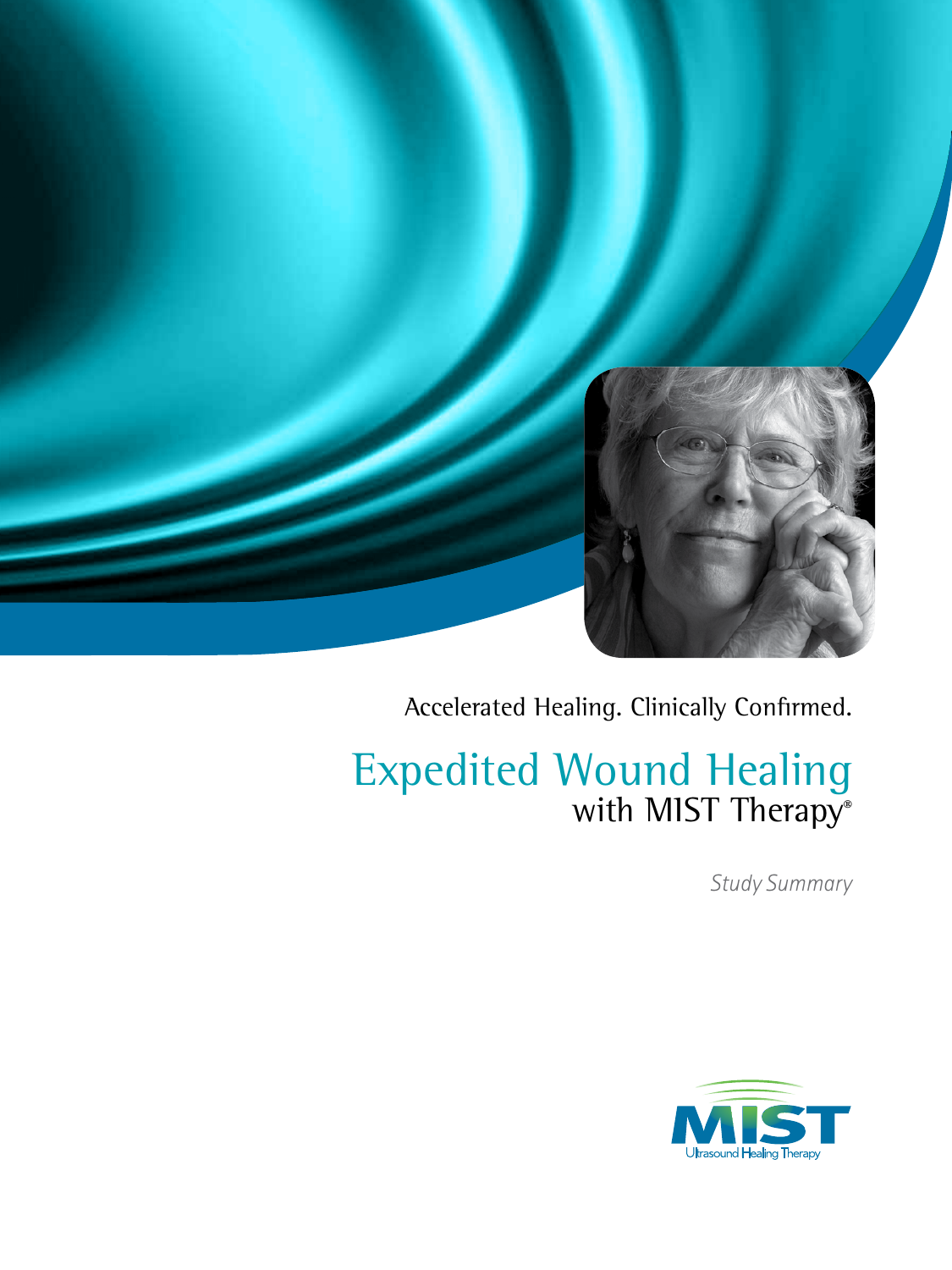### *Expedited Wound Healing with Noncontact, Low-Frequency Ultrasound Therapy in Chronic Wounds: A Retrospective Analysis*

Kavros SJ, Liedl DA, Boon AJ, Miller JL, Hobbs JA, Andrews KL. *Advances in Skin & Wound Care*. Vol. 21 no. 9. September 2008

#### Study Overview:

This was a retrospective observational study that assessed the clinical role of MIST Therapy® in the treatment of chronic lower-extremity wounds including venous leg ulcers, ischemic lower extremity ulcers, neuropathic lower extremity ulcers and multi-factorial ulcers. It included 210 patients: 163 whose treatment included MIST Therapy plus standard of care and 47 who received only standard of care.

#### **Key Findings:**

**Wound reduction** was achieved in **72%** of patients using MIST Therapy **Versus 46%** of wounds treated with standard of care (SOC) alone.  $(P = .002)$ 

**Wound closure** was achieved in **70%** of all wounds treated with MIST Therapy as **COMPATED to 21%** of wounds treated with SOC alone.  $(P = .04)$ 

**53%** of wounds treated with thrice-weekly MIST Therapy **healed over a mean 147 days.** Just 32% of wounds treated with SOC alone healed over a mean 134 days. (P = .009)

#### **Percent of Wound Closure**



#### **Proportion of Wounds Healed**



#### **Accelerating the Rate of Healing**

MIST Therapy uses low-frequency ultrasound to stimulate cells at and below the wound surface to activate healing. A painless procedure, it is the only noncontact, low-frequency ultrasound device for healing cleared by the FDA.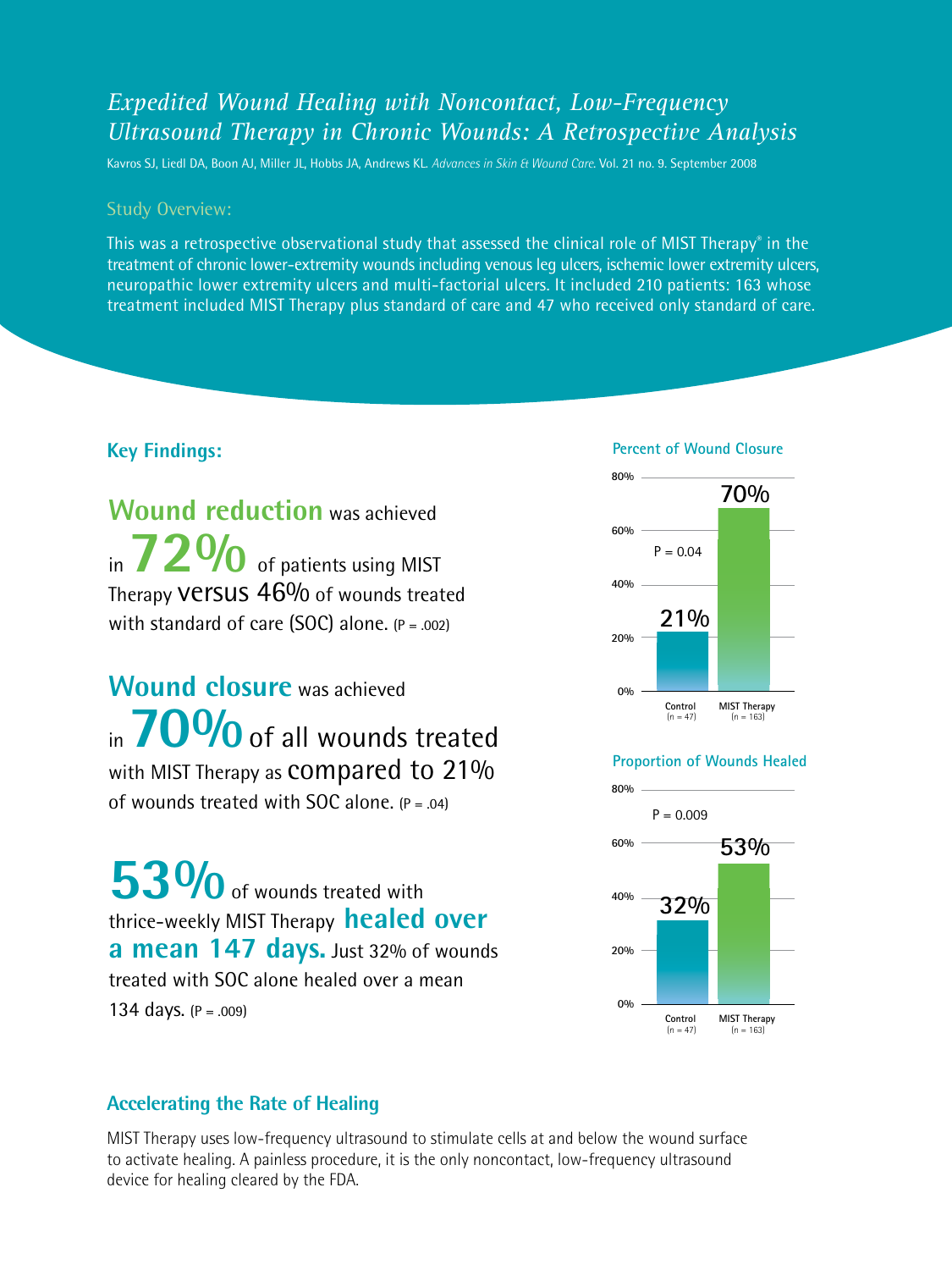#### **Physician Observations**

"As an adjuvant therapy to hasten wound closure, MIST Therapy prepares the wound bed for healing by reducing bioburden, enhancing angiogenesis, assisting in debridement of necrotic and devitalized tissues, and stimulating cellular activity. In many cases, such preparation will be sufficient to stimulate formation of adequate granulation tissue, ultimately leading to complete epithelialization and wound closure."\*

— Dr. Steven J. Kavros , Mayo Clinic

## Sound Science. Strong Results.







#### **Patients Like Yours?**

The Kavros study focused on patients like Carla, a 71-year-old female with diabetes mellitus, hypertension and dyslipidemia. She also suffers from Peripheral Arterial Disease.

Carla suffers from below-the-knee wounds related to her diabetes.

The study found that wounds like Carla's healed faster when treated with MIST Therapy plus standard of care.

> \*The mechanism of action of MIST Therapy has not been definitively established in clinical trials.